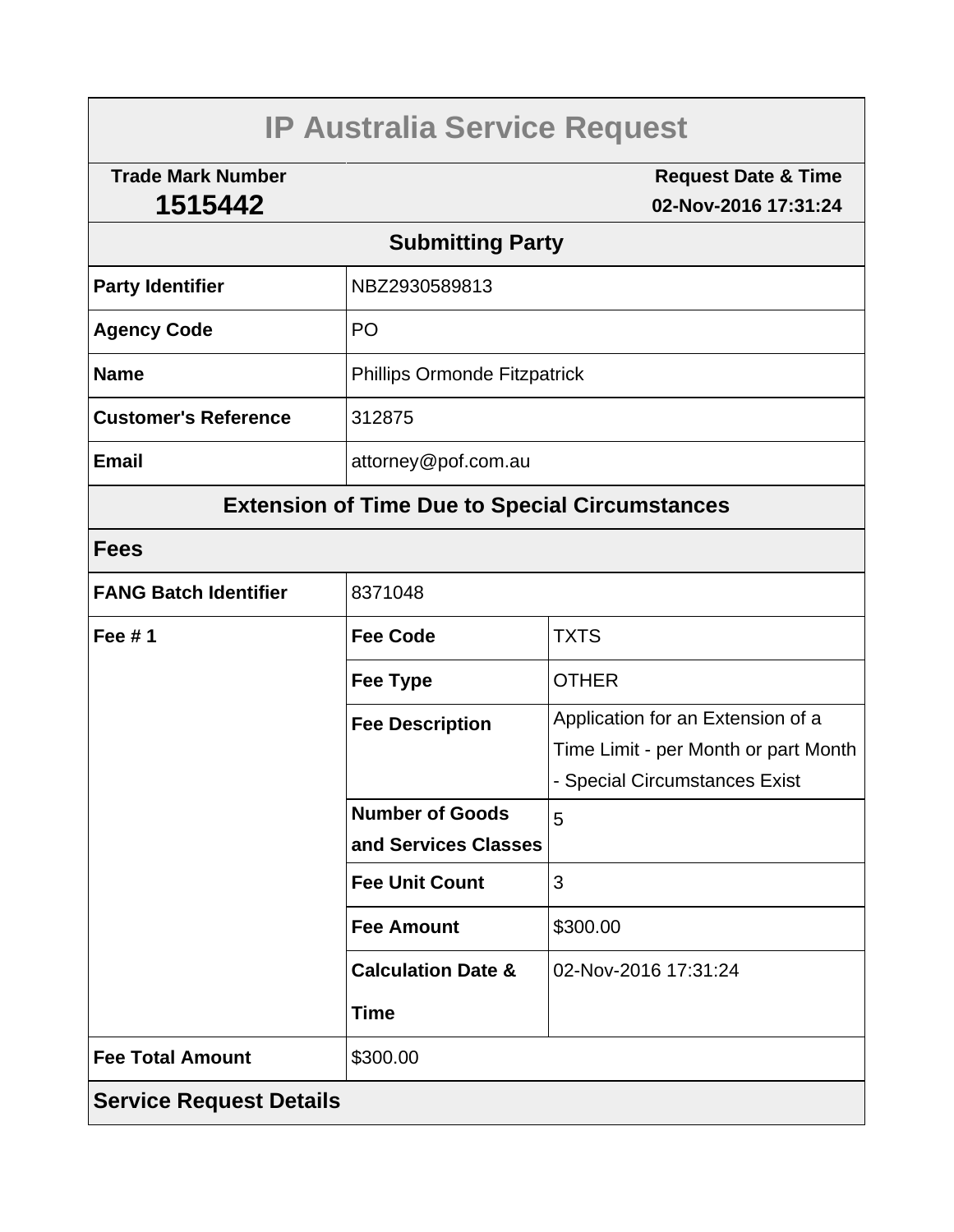| <b>Channel</b>                    | B <sub>2</sub> B                     |  |
|-----------------------------------|--------------------------------------|--|
| <b>Batch Identifier</b>           | SMBM-0001095864                      |  |
| <b>Batch Reference</b>            | 209237                               |  |
| <b>Service Request Identifier</b> | STXX-0002052953                      |  |
| <b>Service Request Code</b>       | <b>TXR</b>                           |  |
| <b>Request Date &amp; Time</b>    | 02-Nov-2016 17:31:24                 |  |
| <b>Customer's Reference</b>       | 312875                               |  |
| <b>Application numbers</b>        | <b>Customer's IP Right Reference</b> |  |
| 1515442                           | 1070907                              |  |
| <b>Contact Details</b>            |                                      |  |
| <b>Phone</b>                      | 03 9614 1944                         |  |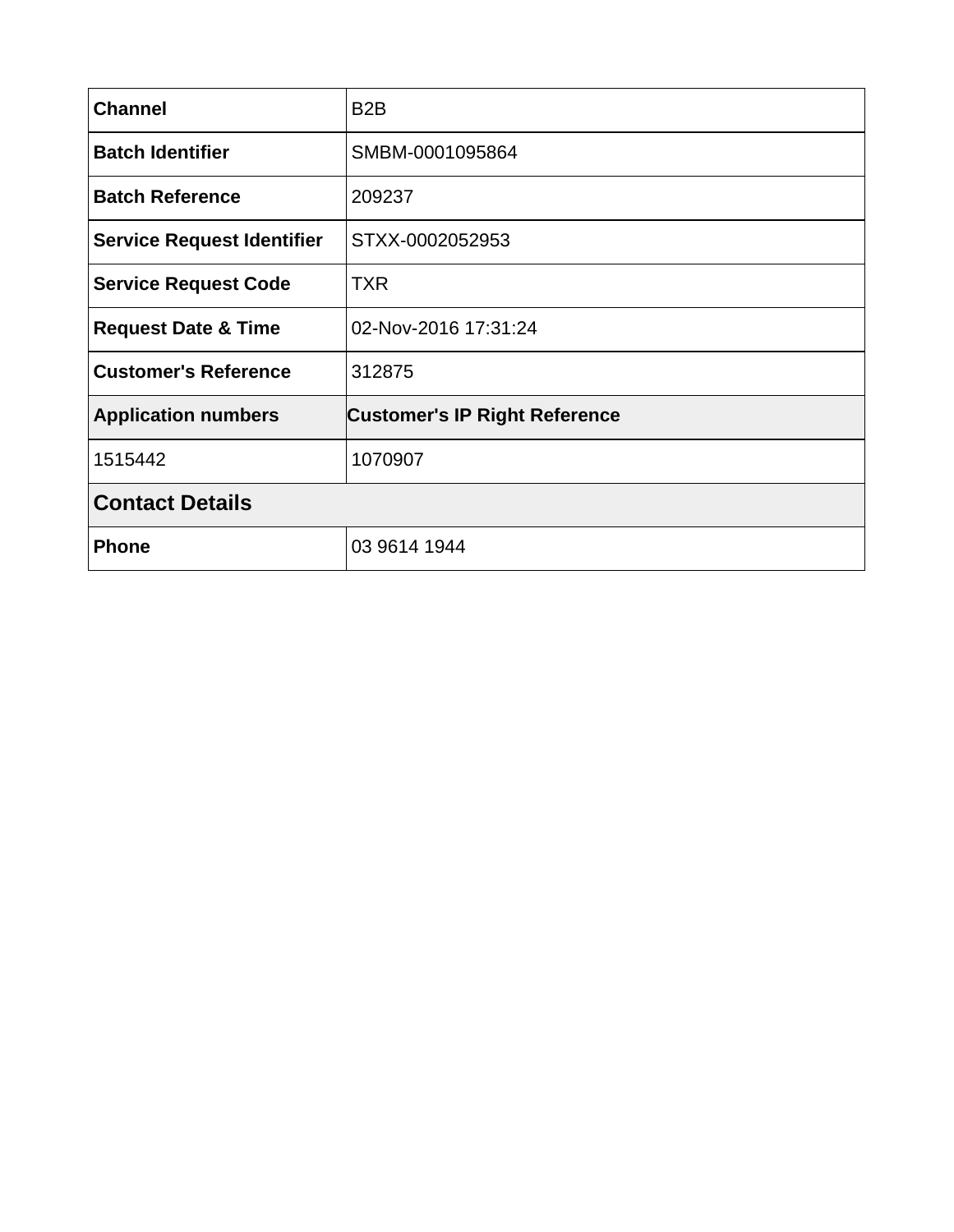| <b>Customer Supplied Documents</b> |                      |                           |                 |  |  |
|------------------------------------|----------------------|---------------------------|-----------------|--|--|
| <b>Document</b>                    | <b>Document Type</b> | <b>Document File Name</b> | <b>Physical</b> |  |  |
| <b>Sequence</b>                    |                      |                           | <b>Media</b>    |  |  |
|                                    | Other                | AT37-1070907.docx         | No              |  |  |
| $\overline{2}$                     | Declaration          | 0139_001.pdf              | No              |  |  |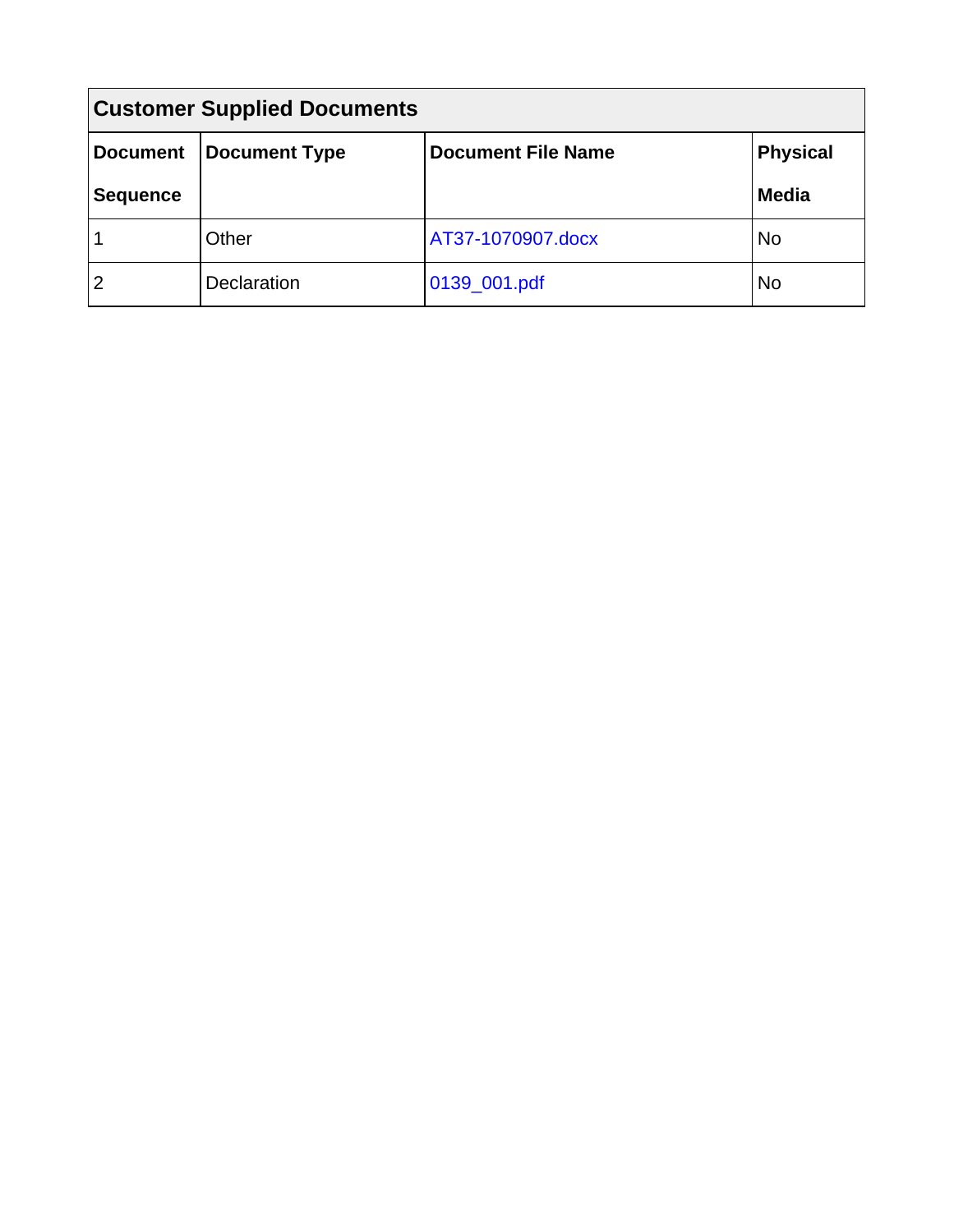### **Trade Marks Act 1995**

## **Application for an Extension of Time under Section 224 for Acceptance**

#### **Details of applicant for extension of time**

Name: **VCE Company LLC** 

Address: 1500 North Greenville Avenue, Suite 1100, Richardson, Texas, 75081, United States of America

Address for Service and Correspondence:

#### **Phillips Ormonde Fitzpatrick 333 Collins Street Melbourne Victoria 3000**

#### **Telephone No.: (03) 9614 1944 Facsimile No.: (03) 9614 1867**

#### **Part 1 Formality Details**

Trade Mark No(s). 1515442

In the name of VCE Company LLC

**Fee Paid \$300.00** 

#### **Part 2 Extension Details**

Application is made for an extension of time of three (3) months to extend the due date for acceptance from 16 November 2016 to 16 February 2017.

The extension is required because of:

Special circumstances

The facts on which the extension is based are set out in the accompanying declaration.

#### **Part 3 Declaration in support of extension application**

See attached Statutory Declaration.

Reference: 1070907

Dated: 2 November 2016

Me1.

PHILLIPS ORMONDE FITZPATRICK Attorneys for: VCE Company LLC Hwth fee: \$300.00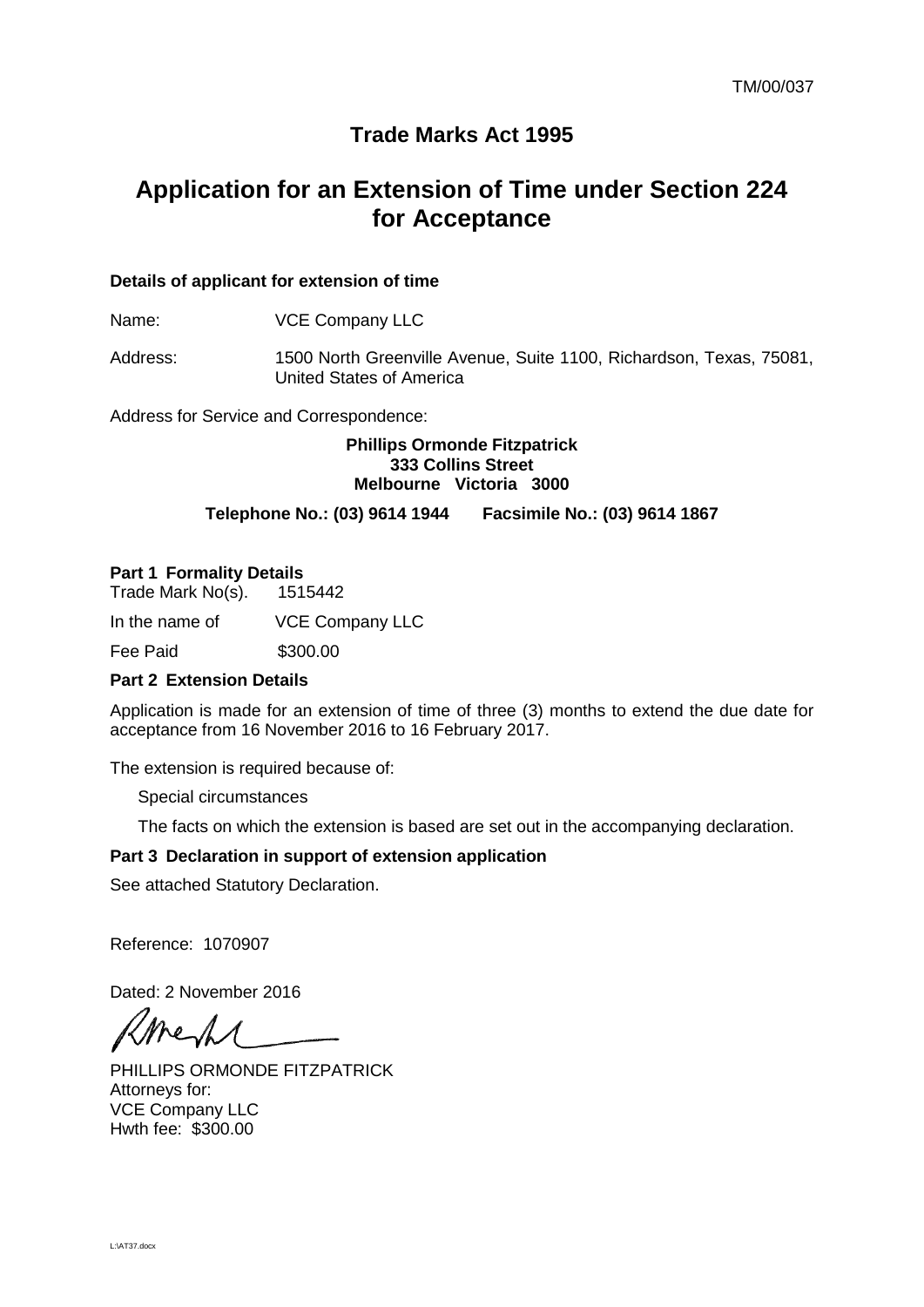### STATUTORY DECLARATION **Statutory Declarations Act 1959**

IN THE MATTER OF Australian Trade Mark Application 1515442 VCE (Logo) in classes 9, 16, 37, 41, 42 in the name of VCE Company LLC

#### STATUTORY DECLARATION

I, MICHAEL O'DONNELL of Level 16, 333 Collins Street, Melbourne, Victoria 3000, Australia make the following declaration under the Statutory Declarations Act 1959:

- I am a Partner of the firm Phillips Ormonde Fitzpatrick of Level 16, 333 Collins Street,  $1<sub>x</sub>$ Melbourne, Victoria 3000, Australia (my firm) and in that capacity I am responsible for the conduct of this trade mark application.
- Matters declared to herein are known to me personally or have been ascertained  $2.$ from the records of my firm to which I have access.
- On September 7, 2016, Dell Inc. acquired EMC Corporation and its subsidiaries 3. including VCE Company LLC. My firm was advised on 17 October 2016 to assume responsibility for this trade mark application from Pizzeys Patent and Trade Mark Attorneys Pty Ltd.
- On 18 October 2016, my firm received from Pizzeys Patent and Trade Mark  $\mathbf{4}$ Attorneys Pty Ltd a copy of their file on this application. We immediately reviewed the file and provided advice to our instructor Dell Inc. as to what information is needed to advance the present application.
- Having reviewed the objections faced by the present application, I note a Section 41  $5.$ objection has been raised and an objection based on prior registration 1185142 remains.